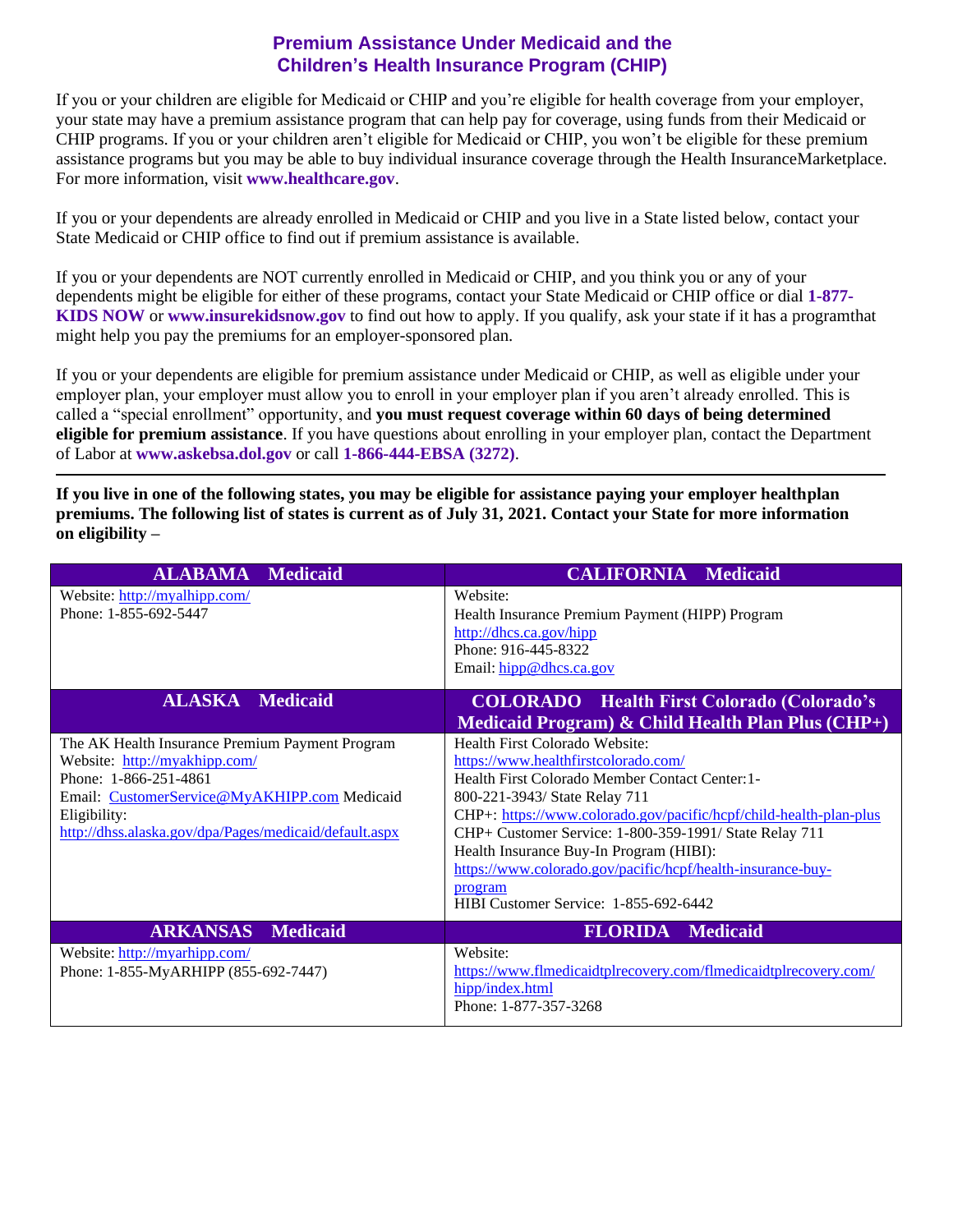| <b>GEORGIA Medicaid</b>                                                                                             | <b>MASSACHUSETTS</b> Medicaid and CHIP                               |
|---------------------------------------------------------------------------------------------------------------------|----------------------------------------------------------------------|
| Website: https://medicaid.georgia.gov/health-insurance-                                                             | Website: https://www.mass.gov/info-details/masshealth-               |
| premium-payment-program-hipp                                                                                        | premium-assistance-pa                                                |
| Phone: 678-564-1162 ext 2131                                                                                        |                                                                      |
|                                                                                                                     | Phone: 1-800-862-4840                                                |
| <b>INDIANA</b><br><b>Medicaid</b>                                                                                   | <b>MINNESOTA Medicaid</b>                                            |
| Healthy Indiana Plan for low-income adults 19-64                                                                    | Website:                                                             |
| Website: http://www.in.gov/fssa/hip/                                                                                | https://mn.gov/dhs/people-we-serve/children-and-                     |
| Phone: 1-877-438-4479                                                                                               | families/health-care/health-care-programs/programs-and-              |
| All other Medicaid                                                                                                  | services/other-insurance.jsp                                         |
| Website: https://www.in.gov/medicaid/<br>Phone 1-800-457-4584                                                       | Phone: 1-800-657-3739                                                |
|                                                                                                                     |                                                                      |
| <b>Medicaid and CHIP (Hawki)</b><br><b>IOWA</b>                                                                     | <b>MISSOURI</b> Medicaid                                             |
| Medicaid Website:                                                                                                   | Website:                                                             |
| https://dhs.iowa.gov/ime/members                                                                                    | http://www.dss.mo.gov/mhd/participants/pages/hipp.htm                |
| Medicaid Phone: 1-800-338-8366                                                                                      | Phone: 573-751-2005                                                  |
| Hawki Website:<br>http://dhs.iowa.gov/Hawki                                                                         |                                                                      |
| Hawki Phone: 1-800-257-8563                                                                                         |                                                                      |
| HIPP Website: https://dhs.iowa.gov/ime/members/medicaid-a-                                                          |                                                                      |
| $to-z/hipp$                                                                                                         |                                                                      |
| HIPP Phone: 1-888-346-9562                                                                                          |                                                                      |
| <b>KANSAS</b><br><b>Medicaid</b>                                                                                    | <b>MONTANA</b><br><b>Medicaid</b>                                    |
| Website: https://www.kancare.ks.gov/                                                                                | Website:                                                             |
| Phone: 1-800-792-4884                                                                                               | http://dphhs.mt.gov/MontanaHealthcarePrograms/HIPP                   |
|                                                                                                                     | Phone: 1-800-694-3084                                                |
| <b>KENTUCKY Medicaid</b>                                                                                            | <b>NEBRASKA Medicaid</b>                                             |
| Kentucky Integrated Health Insurance Premium Payment                                                                | Website: http://www.ACCESSNebraska.ne.gov                            |
| Program (KI-HIPP) Website:                                                                                          | Phone: 1-855-632-7633                                                |
| https://chfs.ky.gov/agencies/dms/member/Pages/kihipp.aspx                                                           | Lincoln: 402-473-7000                                                |
| Phone: 1-855-459-6328                                                                                               | Omaha: 402-595-1178                                                  |
| Email: KIHIPP.PROGRAM@ky.gov                                                                                        |                                                                      |
|                                                                                                                     |                                                                      |
| KCHIP Website: https://kidshealth.ky.gov/Pages/index.aspx<br>Phone: 1-877-524-4718                                  |                                                                      |
|                                                                                                                     |                                                                      |
| Kentucky Medicaid Website: https://chfs.ky.gov                                                                      |                                                                      |
|                                                                                                                     | <b>NEVADA</b>                                                        |
| <b>LOUISIANA</b><br><b>Medicaid</b>                                                                                 | <b>Medicaid</b><br>Medicaid Website: http://dhcfp.nv.gov             |
| Website: www.medicaid.la.gov or www.ldh.la.gov/lahipp<br>Phone: 1-888-342-6207 (Medicaid hotline) or 1-855-618-5488 | Medicaid Phone: 1-800-992-0900                                       |
| (LaHIPP)                                                                                                            |                                                                      |
|                                                                                                                     |                                                                      |
| <b>MAINE</b><br><b>Medicaid</b>                                                                                     | <b>NEW HAMPSHIRE</b><br><b>Medicaid</b>                              |
| <b>Enrollment Website:</b><br>https://www.maine.gov/dhhs/ofi/applications-forms                                     | Website: https://www.dhhs.nh.gov/oii/hipp.htm<br>Phone: 603-271-5218 |
| Phone: 1-800-442-6003                                                                                               | Toll free number for the HIPP program: 1-800-852-3345, ext           |
| TTY: Maine relay 711                                                                                                | 5218                                                                 |
|                                                                                                                     |                                                                      |
| Private Health Insurance Premium Webpage:                                                                           |                                                                      |
| https://www.maine.gov/dhhs/ofi/applications-forms                                                                   |                                                                      |
| Phone: -800-977-6740.                                                                                               |                                                                      |
| TTY: Maine relay 711                                                                                                |                                                                      |
|                                                                                                                     |                                                                      |
|                                                                                                                     |                                                                      |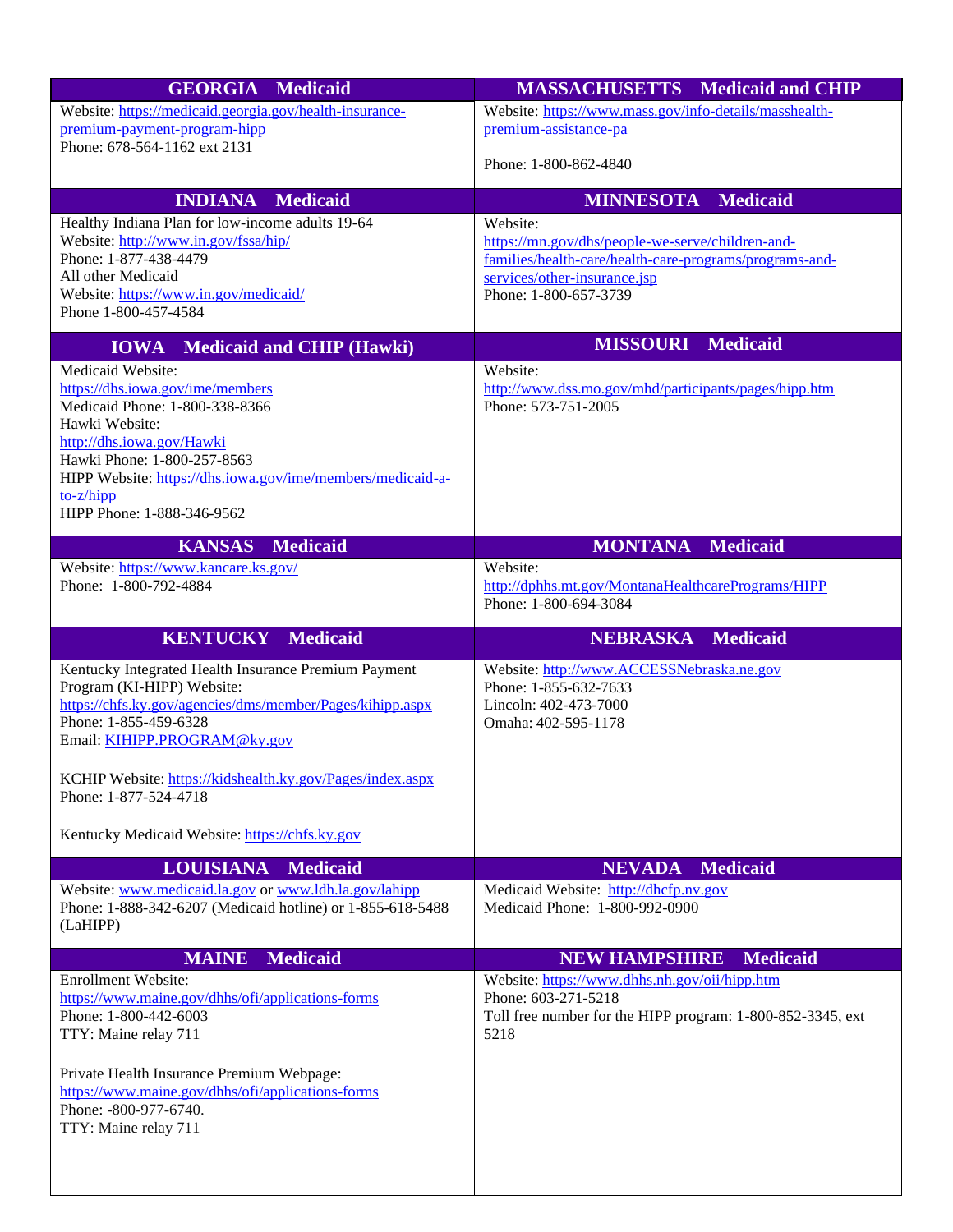| <b>NEW JERSEY</b> Medicaid and CHIP                                                                                              | <b>SOUTH DAKOTA Medicaid</b>                                                                                       |
|----------------------------------------------------------------------------------------------------------------------------------|--------------------------------------------------------------------------------------------------------------------|
| Medicaid Website:<br>http://www.state.nj.us/humanservices/<br>dmahs/clients/medicaid/<br>Medicaid Phone: 609-631-2392            | Website: http://dss.sd.gov<br>Phone: 1-888-828-0059                                                                |
| CHIP Website: http://www.njfamilycare.org/index.html<br>CHIP Phone: 1-800-701-0710                                               |                                                                                                                    |
| <b>NEW YORK Medicaid</b>                                                                                                         | <b>Medicaid</b><br><b>TEXAS</b>                                                                                    |
| Website: https://www.health.ny.gov/health_care/medicaid/<br>Phone: 1-800-541-2831                                                | Website: http://gethipptexas.com/<br>Phone: 1-800-440-0493                                                         |
| <b>Medicaid</b><br><b>NORTH CAROLINA</b>                                                                                         | <b>Medicaid and CHIP</b><br><b>UTAH</b>                                                                            |
| Website: https://medicaid.ncdhhs.gov/<br>Phone: 919-855-4100                                                                     | Medicaid Website: https://medicaid.utah.gov/<br>CHIP Website: http://health.utah.gov/chip<br>Phone: 1-877-543-7669 |
| <b>NORTH DAKOTA Medicaid</b>                                                                                                     | <b>VERMONT Medicaid</b>                                                                                            |
| Website:<br>http://www.nd.gov/dhs/services/medicalserv/medicaid/<br>Phone: 1-844-854-4825                                        | Website: http://www.greenmountaincare.org/<br>Phone: 1-800-250-8427                                                |
| <b>OKLAHOMA</b> Medicaid and CHIP                                                                                                | <b>Medicaid and CHIP</b><br><b>VIRGINIA</b>                                                                        |
| Website: http://www.insureoklahoma.org                                                                                           | Website: https://www.coverva.org/en/famis-select                                                                   |
| Phone: 1-888-365-3742                                                                                                            | https://www.coverva.org/en/hipp<br>Medicaid Phone: 1-800-432-5924<br><b>CHIP Phone:</b><br>1-800-432-5924          |
| <b>OREGON</b><br><b>Medicaid</b>                                                                                                 | <b>WASHINGTON</b><br><b>Medicaid</b>                                                                               |
| Website: http://healthcare.oregon.gov/Pages/index.aspx<br>http://www.oregonhealthcare.gov/index-es.html Phone:<br>1-800-699-9075 | Website: https://www.hca.wa.gov/<br>Phone: 1-800-562-3022                                                          |
| <b>PENNSYLVANIA</b><br><b>Medicaid</b>                                                                                           | <b>WEST VIRGINIA Medicaid</b>                                                                                      |
| Website:<br>https://www.dhs.pa.gov/providers/Providers/Pages/Medical/HI<br>PP-Program.aspx<br>Phone: 1-800-692-7462              | Website: http://mywvhipp.com/<br>Toll-free phone: 1-855-MyWVHIPP (1-855-699-8447)                                  |
| <b>RHODE ISLAND</b><br><b>Medicaid and CHIP</b>                                                                                  | <b>WISCONSIN</b> Medicaid and CHIP                                                                                 |
| Website: http://www.eohhs.ri.gov/ Phone:<br>1-855-697-4347, or 401-462-0311<br>(Direct RIte Share Line)                          | Website:<br>https://www.dhs.wisconsin.gov/badgercareplus/p-10095.htm<br>Phone: 1-800-362-3002                      |
| <b>SOUTH CAROLINA Medicaid</b>                                                                                                   | <b>WYOMING</b> Medicaid                                                                                            |
| Website: https://www.scdhhs.gov<br>Phone: 1-888-549-0820                                                                         | Website:<br>https://health.wyo.gov/healthcarefin/medicaid/programs-and-<br>eligibility/<br>Phone: 1-800-251-1269   |

To see if any other states have added a premium assistance program since July 31, 2021, or for more information on special enrollment rights, contact either:

Employee Benefits Security Administration **[www.dol.gov/agencies/ebsa](http://www.dol.gov/agencies/ebsa) [www.cms.hhs.gov](http://www.cms.hhs.gov/)**<br>1-866-444-EBSA (3272) 1-877-267-2323, M

U.S. Department of Labor U.S. Department of Health and Human Services<br>Employee Benefits Security Administration Centers for Medicare & Medicaid Services 1-877-267-2323, Menu Option 4, Ext. 61565